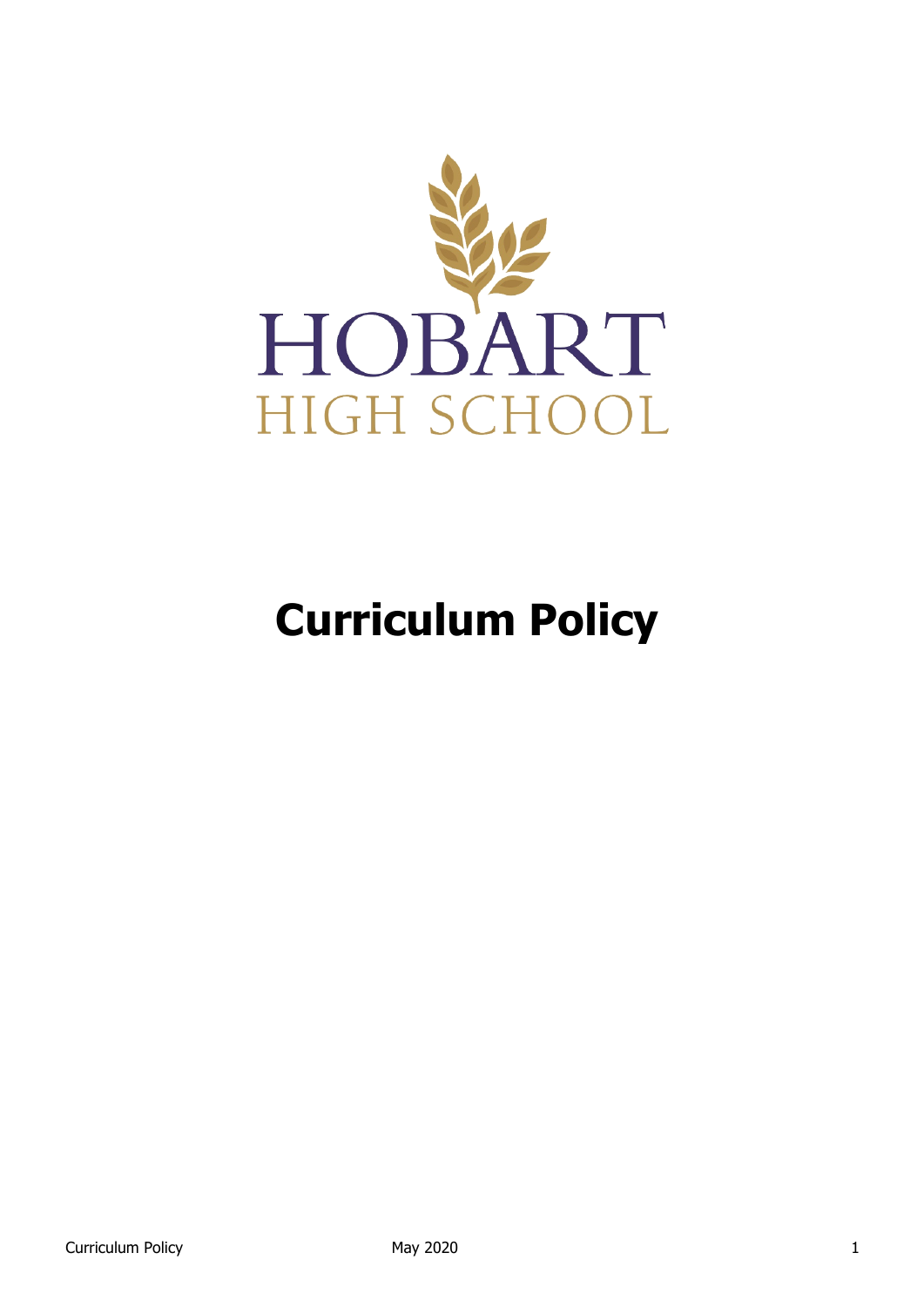# **Curriculum Intent**

The curriculum at Hobart offers a broad and balanced education suited to students of all abilities and across the full age range. The curriculum is reviewed annually and adapted to suit the needs of pupils. We aim to build on the experiences of students in the primary phase and help them become successful learners, confident individuals and responsible citizens.

Specifically, the curriculum offered at Hobart High School aims to support students to:

- Achieve high standards and make excellent progress.
- Enable those not achieving age-related expectations to narrow the gap and catch up with peers.
- Have and be able to use high quality personal, learning and thinking skills and become independent learners.
- Enjoy learning and lessons.
- Have and be able to use high quality functional skills, including literacy, numeracy and ICT skills.
- Value their learning outside of the curriculum and relate to the taught curriculum.

The curriculum offered at Hobart High School will:

- Lead to qualifications that are of worth for employers and for entry to higher education.
- Fulfil statutory requirements.
- Provide equal access for all students to a full range of learning experiences.
- Stretch all pupils of all abilities.
- Help students develop personal moral values, respect for the beliefs and the ways of life of others.
- Help students understand the world in which they live.

#### **Curriculum Provision**

The school follows a two week timetable. Each week contains 25 periods, each of 60 minutes in length. Students follow a three year Key Stage 3 and two years of study during Key Stage 4. The students in a Year Group are divided into two equal ability bands, called North and South, during Key Stage 3. During Years 10 and 11 core GCSE classes are set based on ability into an X-band (higher ability) and Y-band (lower ability). Optional subjects are mixed ability.

During Key Stage 3 students follow a wide range of subjects. Some specialisation in MFL occurs during Years 8 and 9 with students selecting one language to follow. The table below outlines the curriculum offered and number of teaching periods per fortnight in each year group.

| <b>Subject</b>                | Year 7         | Year <sub>8</sub> | Year 9         |
|-------------------------------|----------------|-------------------|----------------|
| English                       | 6              | 6                 | 6              |
| Maths                         | 6              | 6                 | 6              |
| Science                       | 6              | 7                 | 7              |
| Technology                    | 5              | 5                 | 5              |
| MFL (French/ German / Spanish | 6              | 6                 | 6              |
| History                       | 3              | 3                 | 3              |
| Geography                     | 3              | 3                 | 3              |
| <b>RE</b>                     | $\overline{2}$ | 2                 | $\overline{2}$ |
| Art                           | 2              | $\overline{2}$    | 2              |
| Music                         | $\overline{2}$ | $\overline{2}$    | 2              |
| ICT                           | 2              | $\overline{2}$    | 2              |
| Physical Education            | 5              | $\overline{4}$    | 4              |
| <b>PSHE</b>                   | 1              |                   |                |
| Drama                         | 1.             |                   |                |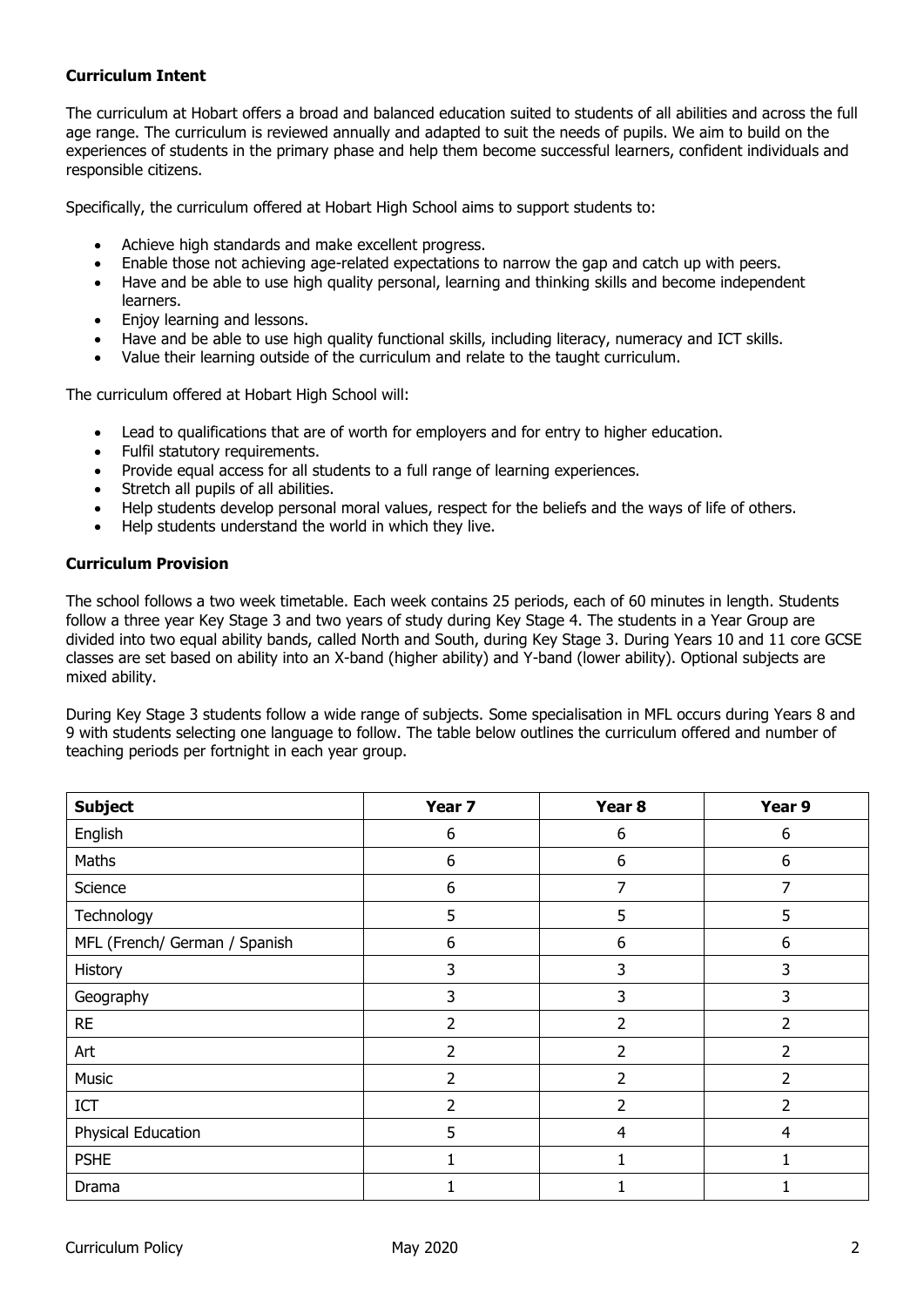At Key Stage 4 students begin their GCSE studies at the beginning of Year 10. Students follow a set of core courses which lead to a potential qualification. This core group of subjects is supported by a range of optional courses. Within the combination of subjects available students will have the chance to study for an EBACC qualification. Students follow four optional courses in addition to the core subjects. The combination of subjects followed means that most pupils will complete the study of nine GCSE courses. The GCSE courses offered is outlined in the table below.

| <b>Core Subjects</b>                 | <b>Optional Subjects</b>            | <b>Teaching Periods</b> |
|--------------------------------------|-------------------------------------|-------------------------|
| English                              |                                     | $\overline{7}$          |
| Maths                                |                                     | 7                       |
| <b>Combined Science</b>              |                                     | 10                      |
|                                      | <b>Triple Science</b>               | 15                      |
| Core PE (non-examined)               |                                     | $\overline{4}$          |
| PSHE (non-examined including core RE |                                     | $\overline{2}$          |
|                                      | Art                                 | 5                       |
|                                      | <b>Business Studies</b>             | 5                       |
|                                      | Computer Science                    | 5                       |
|                                      | Curriculum Access (non-examination) | 5                       |
|                                      | Design Technology                   | 5                       |
|                                      | Drama                               | 5                       |
|                                      | Food Preparation and Nutrition      | 5                       |
|                                      | French                              | 5                       |
|                                      | Geography                           | 5                       |
|                                      | German                              | 5                       |
|                                      | History                             | 5                       |
|                                      | Media Studies                       | 5                       |
|                                      | <b>Music</b>                        | 5                       |
|                                      | PE                                  | 5                       |
|                                      | <b>RE</b>                           | 5                       |
|                                      | Spanish                             | 5                       |

A wide variety of activities complement the school's formal curriculum. These extra-curricular activities support the wider social, ethical, moral or cultural development of students, e.g. Paris and Berlin trips, WW1 battlefields trip, Year 10 work experience. Some extra-curricular activities can lead to formal qualifications.

## **Roles and Responsibilities**

The Governing Body will ensure that:

- It considers the advice of the headteacher when approving this curriculum policy and when setting statutory and non-statutory targets.
- Progress towards annual statutory targets are monitored.
- It contributes to decision making about the curriculum.